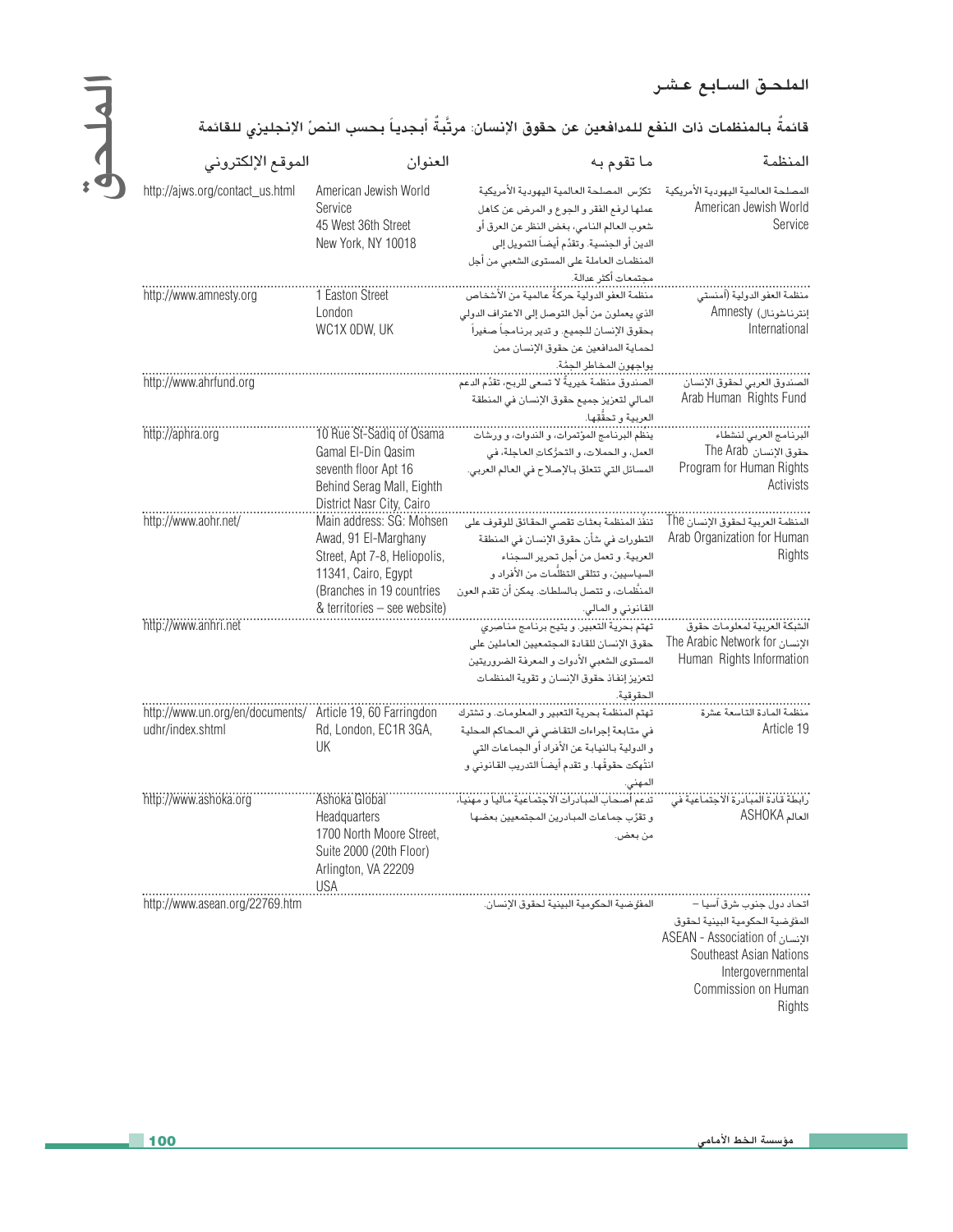| الموقع الإلكتروني                                    | العنوان                                         | ما تقوم به                                                                                | المنظمة                                                         |
|------------------------------------------------------|-------------------------------------------------|-------------------------------------------------------------------------------------------|-----------------------------------------------------------------|
| http://www.achrweb.org/                              | Asian Centre for Human                          | يعمل المركز من أجل حماية حقوق الإنسان في                                                  | المركز الآسيوي لحقوق الإنسان                                    |
|                                                      | Rights                                          | آسيا. و من بين ما يقوم به تعزيز قدرات المدافعين                                           | Asian Centre for                                                |
|                                                      | C-3/441-C, Janakpuri                            | عن حقوق الإنسان و مجموعات المجتمع المدني                                                  | Human Rights - ACHR                                             |
|                                                      | New Delhi - 110058, India                       | من خلال التدريب المتعلق بإجراءات حقوق الإنسان                                             |                                                                 |
|                                                      |                                                 | الوطنية والدولية؛ وتقديم النصح في الشؤون                                                  |                                                                 |
|                                                      |                                                 | القانونية والسياسية والعملية إلى المدافعين عن                                             |                                                                 |
| http://www.forum-asia.org/                           |                                                 | حقوق الإنسان.<br>منظمة إقليمية معنية بحقوق الإنسان، ملتزمة                                | الملتقى الآسيوي لحقوق الإنسان و                                 |
|                                                      |                                                 | بتعزيز جميع الحقوق الإنسانية وحمايتها. و                                                  | التنمية (ملتقى آسيا)                                            |
|                                                      |                                                 | يتضمَّن عملها حماية المدافعين الآسيويين عن                                                | Asian Forum for Human                                           |
|                                                      | Asian Human Rights                              | حقوق الإنسان، ممن يواجهون الأخطار.                                                        | Rights and Development<br>(FORUM-ASIA)                          |
| http://www.humanrights.asia/                         | Commission, Unit 701A,                          |                                                                                           |                                                                 |
|                                                      | Westley Square 48 Hoi                           | حقوق الإنسان في المنطقة الآسيوية. و تقوم                                                  | Asian Human Rights                                              |
|                                                      | Yuen Road Kwun Tong,                            | بحماية حقوق الإنسان و تعزيزها من خلال الرصد،                                              | Commission - AHRC                                               |
|                                                      | KLN Hong Kong, China                            | و التحقيق، و تحرُّكات المناصرة و التضامن.                                                 |                                                                 |
| http://www.asf.be/                                   | ASF's HQ (Belgium)                              | تقديم المساعدة القانونية و سواهـا من صنوف                                                 | محامون بلا حدود                                                 |
|                                                      | rue de Namur 72                                 | العون للمدافعين عن حقوق الإنسان ممن يواجهون                                               | Avocats sans frontiers - ASF                                    |
|                                                      | Naamsestraat 1000                               | الأخطار.                                                                                  |                                                                 |
|                                                      | Brussels - Belgium                              |                                                                                           |                                                                 |
|                                                      | Phone: +32 2 223 36 54<br>Email: info@asf.be    |                                                                                           |                                                                 |
| http://www.cihrs.org/english/new                     | 21 Abd El-Megid                                 | مركز القاهرة لدراسات حقوق الإنسان يعمل على تعزيز احترام مبادئ الديمقراطية و               |                                                                 |
| ssystem/articles.aspx?id=10&pag                      | El-Remaly St., 7th Floor,                       | حقوق الإنسان في المنطقة العربية، بالإضافة إلى                                             | Cairo Institute for Human                                       |
| enumber=5                                            | Flat no. 71, Bab El Louk,                       | المشاركة في الحوار بين الثقافات. و يعمل على                                               | Rights Studies - MENA                                           |
|                                                      | Cairo.                                          | تقديم المساعدة في مجال التنمية المهنية                                                    |                                                                 |
|                                                      |                                                 | للمدافعين عن حقوق الإنسان.                                                                |                                                                 |
| www.civilrightsdefenders.org                         |                                                 | تدافع عن الحقوق المدنية و السياسية، و تعمل على                                            |                                                                 |
|                                                      |                                                 | تمكين المدافعين عن حقوق الإنسان ممن يواجهون                                               | أوروبا /Civil Rights Defenders                                  |
|                                                      |                                                 | الأخطار في أورويـا.                                                                       | Europe                                                          |
| http://www.cpj.org/                                  | 330 7th Avenue, 11th                            | تدافع عن حقوق الصحافيين و تتدخل عندما                                                     | لجنة حماية الصحافيين                                            |
|                                                      | Floor, New York, NY                             | يواجهون المشكلات.                                                                         | Committee to Protect                                            |
|                                                      | 10001, USA                                      | ضمن أجهزة مجلس أوروبـا، يعمل المفوّض المعنى                                               | Journalists                                                     |
| http://www.coe.int                                   | Office of the Commissioner                      | بحقوق الإنسان على تعزيز حقوق الإنسان في                                                   | Council of Europe                                               |
|                                                      | for Human Rights Council                        | الدول السبعة والأربعين الأعضاء في مجلس                                                    |                                                                 |
|                                                      | of Europe F-67075<br>Strasbourg Cedex FRANCE    | أوروبـا. و إنَّ حمـايـة المدافعين عن حقوق الإنسـان<br>لإحدى أهم اختصاصاته.                |                                                                 |
| http://www.defenddefenders.org/                      |                                                 |                                                                                           |                                                                 |
|                                                      |                                                 | حقوق الإنسان فى الإقليم بأكمله، من خلال الحد                                              | في شرق أفريقيا و القرن الأفريقي                                 |
|                                                      |                                                 | من نقاط الضعف لديهم و تعرُّضهم إلى خطر                                                    | East and Horn of Africa                                         |
|                                                      |                                                 | الاضطهاد و الملاحقة، و تعزيز قدراتهم في الوقت                                             | Human Rights Defenders                                          |
|                                                      |                                                 | ذاته لتمكينهم من الدفاع عن حقوق الإنسان على                                               | Project - EHAHRDP                                               |
|                                                      |                                                 | نحوفعًال.                                                                                 |                                                                 |
| http://www.alnadeem.org/en/node 3A Soliman El-Halaby |                                                 | <br>يقدم المساعدة النفسية و التأهيل لضحايا التعذيب                                        | <br>مركز النديم لتأهيل ضحايا                                    |
| /23                                                  | Street - Ramses Cairo,                          |                                                                                           | العنف و التعذيب El Nadim Center في مصر و المنطقة.               |
|                                                      | Egypt                                           |                                                                                           | for the Rehabilitation of                                       |
|                                                      |                                                 |                                                                                           | Victims of Violence and                                         |
|                                                      |                                                 |                                                                                           | Torture (MENA)                                                  |
| http://www.emhrf.org/                                | c/o EMHRN, Vestergade<br>16, 2nd floor, DK-1456 |                                                                                           | المؤسسة الأورو–متوسطية لدعم<br>المدافعين عن حقوق الإنسان (الشرق |
|                                                      | Copenhagen K, Denmark                           | الحكومية والمعاهد العاملة فى مجال حقوق<br>الإنسان، محلية كانت أم وطنية أم إقليمية، و كذلك | الأوسط و شمال أفريقيا)                                          |
|                                                      |                                                 | إلى الأفراد الذين يقومون بتعزيز حقوق الإنسان في                                           | Euro-Mediterranean                                              |
|                                                      |                                                 | المنطقة، و دعمها و حمايتها و مراقبتها.                                                    | Foundation of Support to                                        |
|                                                      |                                                 |                                                                                           | Human Rights Defenders                                          |
|                                                      |                                                 |                                                                                           | (MENA)                                                          |
|                                                      |                                                 |                                                                                           |                                                                 |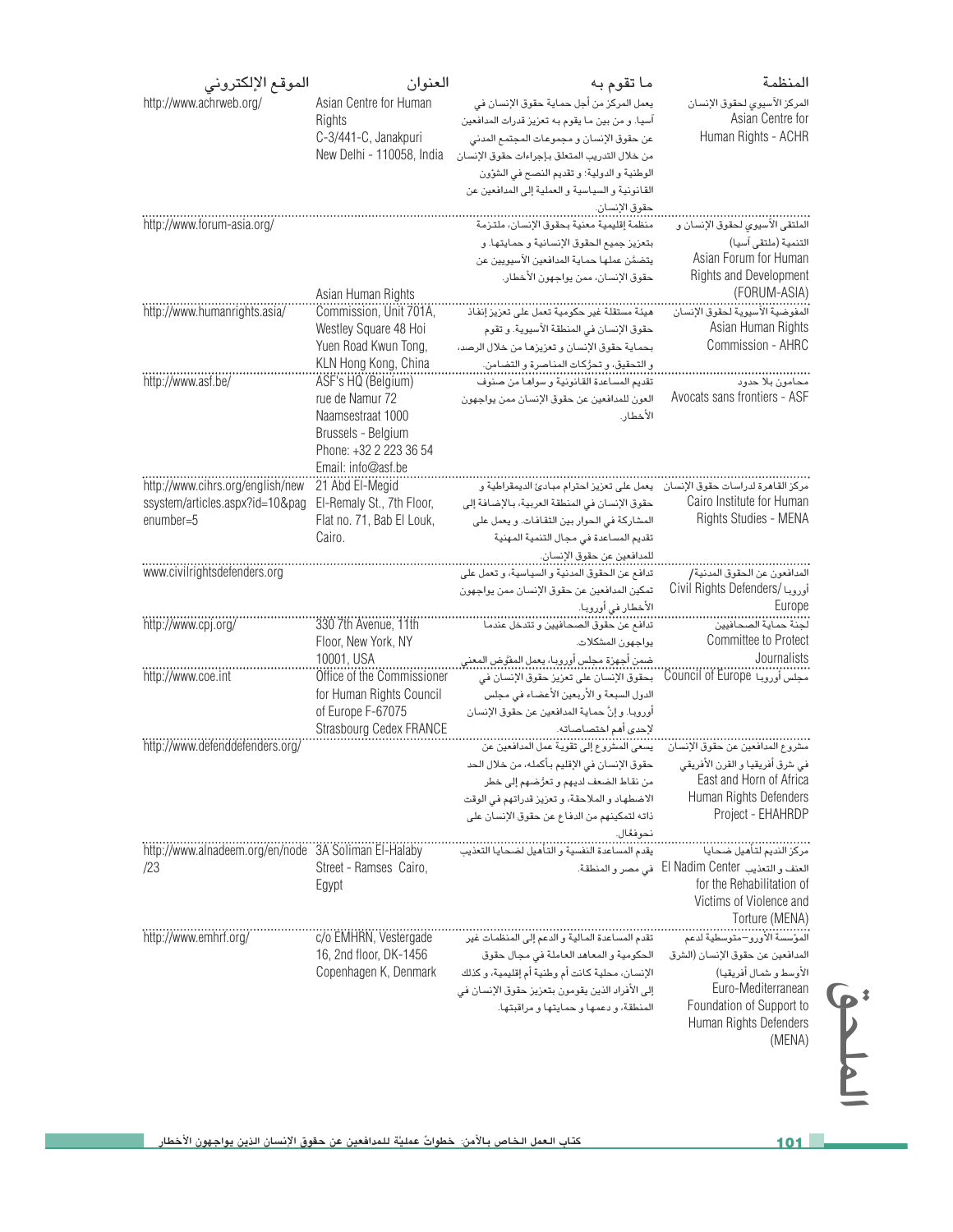| الموقع الإلكتروني                                      | العنوان                                                                 | ما تقوم به                                                                                                                       | المنظمة                                          |
|--------------------------------------------------------|-------------------------------------------------------------------------|----------------------------------------------------------------------------------------------------------------------------------|--------------------------------------------------|
| http://www.fojo.se                                     | Gröndalsv. 19, Kalmar,<br>Sweden                                        | بيت فوجو الآمِن  Fojo Safe House   إن بيت فوجو التابع للدولة مُمَوَّل من قبل المبادرة<br>السويدية الخاصة للتحول الديمقراطى وحرية |                                                  |
|                                                        |                                                                         | التعبير، ويسعى إلى تقديم ملاذ آمن للصحافيين                                                                                      |                                                  |
| http://www.fordfound.org                               | <b>Ford Foundation</b>                                                  | الذين يواجهون التهديدات الجدية لفترة قصيرة.                                                                                      |                                                  |
|                                                        | 320 East 43rd Street                                                    | القروض التي من شأنها بناء المعرفة و تقوية                                                                                        |                                                  |
| http://www.freedomhouse.org                            | New York, N.Y. 10017 USA<br>1301 Connecticut Ave, NW                    | المنظمات والشبكات.                                                                                                               | بيت الحرية (فريدوم هاوس)                         |
|                                                        | Floor 6, Washington DC                                                  | الحريات في العالم. وتناصر التحول الديمقراطي، و                                                                                   | Freedom House                                    |
|                                                        | 20035, USA                                                              | تراقب وضع الحريات، و تدافع عن الديمقراطية و                                                                                      |                                                  |
| www.frontlinedefenders.org                             | Front Line - The                                                        | حقوق الإنسان.<br>تعمل الخط الأمامي من أجل حماية المدافعين عن                                                                     |                                                  |
|                                                        | International Foundation                                                | حقوق الإنسان الذين يواجهون الأخطار. و من بين                                                                                     | مؤسسة الخط الأمامي (فرونت لاين)<br>Front Line    |
|                                                        | for the Protection of                                                   | برامجها المناصرة والمدافعة الدوليتان، و                                                                                          |                                                  |
|                                                        | Human Rights Defenders                                                  | الحماية، وتقديم المنح لتعزيز الأمن، والتدريب، و                                                                                  |                                                  |
|                                                        | Grattan House, 2nd Floor,<br>Temple Rd, Blackrock<br>Co Dublin, Ireland | بناء الشبكات.                                                                                                                    |                                                  |
| http://ec.europa.eu/europeaid/ho                       |                                                                         | يقدم التمويل إلى منظمات حقوق الإنسان، ويدعم                                                                                      | الاتحاد الأوروبي European                        |
| w/finance/eidhr_en.htm                                 |                                                                         | نشاطات حماية المدافعين عن حقوق الإنسان من                                                                                        | Union                                            |
| http://ec.europa.eu/europeaid/wh                       |                                                                         | خلال المنظمات الشريكة – أنظر الموقع                                                                                              |                                                  |
| at/human-rights/human-rights-de<br>fenders_en.htm      |                                                                         | الإلكتروني. أصدر الاتحاد الأوروبي إرشاداتِ<br>لحماية المدافعين عن حقوق الإنسان.                                                  |                                                  |
| http://www.fidh.org                                    |                                                                         | تدعم الفدرالية الدولية لحقوق الإنسان المدافعين                                                                                   | الفدرالية الدولية لحقوق الإنسان                  |
|                                                        |                                                                         | عن حقوق الإنسان، و أنشأت مرصد حماية                                                                                              | <b>FIDH</b>                                      |
|                                                        |                                                                         | المدافعين عن حقوق الإنسان بالاشتراك مع                                                                                           |                                                  |
|                                                        |                                                                         |                                                                                                                                  |                                                  |
| http://www.globalhumanrights.org Fund for Global Human | Rights                                                                  | يدعم المنظمات العاملة في الميدان، و يصرف<br>Fund for Global Human Rights    المنح لدعم الحملات التي يمكن أن تتقوَّض من           | صندوق حقوق الإنسان العالمية                      |
|                                                        | 1666 Connecticut Avenue<br>NW, Suite 410                                | جرًاء نقص التمويل.                                                                                                               |                                                  |
|                                                        | Washington, D.C. 20009<br><b>USA</b>                                    |                                                                                                                                  |                                                  |
| http://www.hmlc-egy.org/english                        |                                                                         | يقدم المركز المشورة القانونية حول قضايا حقوق                                                                                     | مركز هشام مبارك للقانون (الشرق                   |
|                                                        |                                                                         | الإنسان في مصر و في الشرق الأوسط و شمال<br>أفريقيا.                                                                              | الأوسط و شمال أفريقيا)<br>Hisham Mubarak Law     |
| http://www.hivos.nl/eng                                |                                                                         |                                                                                                                                  | Centre/ MENA                                     |
|                                                        |                                                                         | التي تمكن الأشخاص من تطوير مواهبهم. و يقدم                                                                                       | التنمية HIVOS                                    |
|                                                        |                                                                         | المعهد الدعم المالي، وكذلك المساعدة في مجالات                                                                                    |                                                  |
|                                                        |                                                                         | عدة، من بينها تقديم المشورة، و المناصرة، و إنشاء                                                                                 |                                                  |
| http://www.humanrightsfirst.org/                       | New York Office, Human                                                  | الشبكات، وتوفير التعليم، وتبادل المعرفة.<br>تقدم المنظمة طوق النجاة إلى الناشطين الدوليين                                        | منظمة حقوق الإنسان أولا (هيومان                  |
|                                                        | Rights First, 333 Seventh                                               | في حقوق الإنسان ممن تتعرض حياتهم إلى                                                                                             | رايتس فيرست) Human Rights                        |
|                                                        | Avenue, 13th Floor, New                                                 | الخطر، وتقوم بالمدافعة بالنيابة عنهم مع صانعي                                                                                    | First                                            |
|                                                        | York, NY 10001-5108                                                     | السياسات في الولايات المتحدة، و لدى العامة، و                                                                                    |                                                  |
| http://humanrightshouse.org                            | Human Rights House                                                      | لدى حكومات بلدان هؤلاء الناشطين.<br>تقدم الحماية والدعم إلى المدافعين عن حقوق                                                    | شبكة بيت حقوق الإنسان Human                      |
|                                                        | Foundation, Kirkegata 5,                                                | الإنسان و منظماتهم في خمسة عشر بلداً في غرب                                                                                      | <b>Rights House Network</b>                      |
|                                                        | 0153 Oslo, Norway                                                       | البلقان، و شرق أوروبـا، و جنوب القوقـاز، و شرق                                                                                   |                                                  |
|                                                        |                                                                         | أفريقيا و القرن الأفريقي، و غرب أوروبـا.                                                                                         |                                                  |
| http://www.hrw.org                                     | Human Rights Watch                                                      |                                                                                                                                  | منظمة مراقبة حقوق الإنسان                        |
|                                                        | 350 Fifth Avenue, 34th<br>Floor, New York, NY<br>10118-3299             | انتهاكات حقوق الإنسان، بواسطة التحقيقات<br>الموضوعية و المدافَعَة الاستراتيجية محددة الغاية.                                     | (هیومان رایتس ووتش) Human<br><b>Rights Watch</b> |
|                                                        | <b>USA</b>                                                              |                                                                                                                                  |                                                  |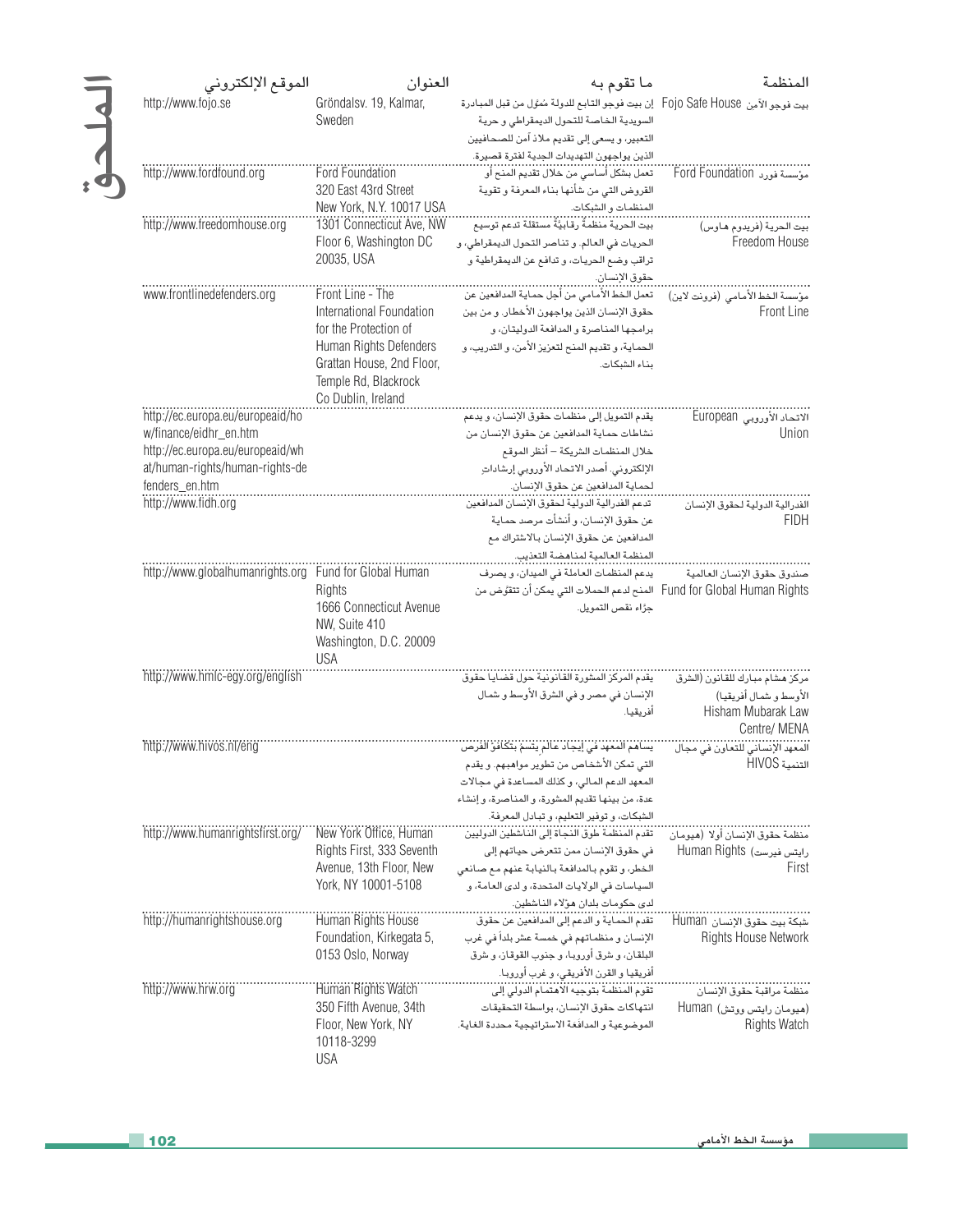| الموقع الإلكتروني                                               | العنوان                                                                                                                               | ما تقوم به                                                                                                                                                                                                                                                                                              | المنظمة                                                                                                                                           |
|-----------------------------------------------------------------|---------------------------------------------------------------------------------------------------------------------------------------|---------------------------------------------------------------------------------------------------------------------------------------------------------------------------------------------------------------------------------------------------------------------------------------------------------|---------------------------------------------------------------------------------------------------------------------------------------------------|
| http://www.ifex.org                                             | 555 Richmond St. West,<br>Suite 1101, P.O. Box 407<br>Toronto, ON, M5V 3B1,<br>Canada                                                 | تقوم المنظمة بالكشف عن الانتهاكات التي تطال<br>حرية التعبير في جميع أنحاء العالم، بما في ذلك<br>الإنذار في الحالات المتعلقة بالصحافيين، و<br>الكُتَّاب، و مناصري حرية التعبير. تقدم أيضاً<br>النصح والتدريب والدعم المالى والتقنى<br>للأعضاء، بالإضافة إلى دعم الحملات المتعلقة<br>بحرية التعبير.       | التبادل الدولي في حرية التعبير<br>IFEX - International Freedom<br>of Expression Exchange                                                          |
| http://www.cidh.oas.org                                         | 1889 F St, NW,<br>Washington, DC 2006,<br><b>USA</b>                                                                                  | تعمل المفوضية على تعزيز مراقبة حقوق الإنسان و<br>الدفاع عنها. وتحقق في الالتماسات الفردية<br>المتعلقة بانتهاكات حقوق الإنسان، وتقدم<br>التوصيات المتعلقة بحماية حقوق الإنسان إلى<br>الدول الأعضاء.                                                                                                      | الإنسان (منظمة الدول الأمريكية)<br>Inter-American Commission<br>on Human Rights/<br>Organization of American<br><b>States</b>                     |
| http://www.interights.org                                       | Lancaster House<br>33 Islington High Street<br>London N1 9LH, UK                                                                      | من خلال استخدام القانون، وتقديم الخبرة<br>القانونية إلى المحامين، والقضاة، والمدافعين عن<br>حقوق الإنسان، و سواهم من الشركاء.                                                                                                                                                                           | القانونية لحقوق الإنسان<br>INTERIGHTS, the International<br>Centre for the Legal Protection<br>of Human Rights                                    |
| http://www.mediadefence.org/                                    | 3rd Floor Cambridge<br>House<br>100 Cambridge Grove<br>London, W6 OLE<br>United Kingdom                                               | الغرض من المبادرة هو مساعدةُ الصحافيين و<br>وسائط الإعلام على الدفاع عن حقوقهم. و تقوم<br>بهذا من خلال تقديم المساعدة المالية اللازمة لدفع<br>الأتعاب القانونية، و تقديم المساعدة في الحصول<br>على المشورة القانونية مجاناً، و تولي دعاوى                                                               | Media Defence Initiative                                                                                                                          |
| http://www.ohchr.org/EN/AboutUs OHCHR,<br>/Pages/ContactUs.aspx | Palais Wilson<br>52 rue des Pâquis<br>CH-1201 Geneva,<br>Switzerland<br>See website for details of<br>country and regional<br>offices | يقدم المساعدة من أجل جعل المعايير الدولية<br>المتعلقة بحقوق الإنسان أمراً واقعاً.                                                                                                                                                                                                                       | مكتب المفوض السامي التابع للأمم<br>المتحدة، المعنى بحقوق الإنسان<br>Office of the United Nations<br>High Commissioner for<br>Human Rights - OHCHR |
| http://www.omct.org/index.php?& OMCT International<br>lang=eng  | Secretariat<br><b>PO Box 21</b><br>8, rue du Vieux-Billard<br>CH-1211 Geneva 8<br>Switzerland                                         | تدير برنامجاً معنياً بالمدافعين عن حقوق<br>الإنسان، يتضمن التدخلات العاجلة، والمساعدة<br>المتعلقة بالمواد، و التدريب. و أنشأت مرصد حماية<br>المدافعين عن حقوق الإنسان بالاشتراك مع<br>الفدرالية الدولية لحقوق الإنسان.                                                                                  | OMCT - World Organisation<br><b>Against Torture</b>                                                                                               |
| www.osce.org                                                    | <b>OSCE Secretariat</b><br>Wallnerstrasse 6<br>1010 Vienna<br>Austria                                                                 | منظمة أمنية إقليمية تضم في عضويتها ستًاً و<br>خمسين دولة من أوروبا و آسيا الوسطى و أمريكا<br>الشمالية. تعمل على مسائل الإنذار المبكر، و منع<br>الذزاعات، و إدارة الأزمات، و إعادة التأهيل في<br>حالات ما بعد الذزاع. تتيح قاعدة البيانات<br>الخاصة بالمنظمة مصادر ذات نفع للمدافعين عن<br>حقوق الإنسان. | منظمة الأمن و التعاون في أوروبا<br>OSCE - Organization for<br>Security and Co-operation in<br>Europe                                              |
| http://www.osce.org/odihr/44936                                 | <b>OSCE Secretariat</b><br>Wallnerstrasse 6<br>1010 Vienna<br>Austria                                                                 | يسعى ضابط الارتباط إلى تعزيز مصالح المدافعين<br>عن حقوق الإنسان و حمايتها. و يقوم بتنظيم<br>التعليم و التدريب بُغيةَ تعزيز الخبرة في معايير<br>حقوق الإنسان، وتطوير مهارات المراقبة و<br>المدافعة. كما يقدم حزمةً من قواعد البيانات و<br>سواها من المصادر النافعة.                                      | منظمة الأمن و التعاون في أوروبا –<br>ضابط الارتباط المعنى بالمدافعين<br>عن حقوق الإنسان OSCE- Focal<br>point for HRDs                             |
| http://www.soros.org                                            | 400 West 59th Street New<br>York, NY 10019, U.S.A.                                                                                    | الحكومات الخاضعة للمحاسبة، وتقدم المنح و                                                                                                                                                                                                                                                                | <br>مؤسسة المجتمع المفتوح<br>OSI - Open Society Institute                                                                                         |
| http://www.osisa.org                                            |                                                                                                                                       | مهمة المبادرة هي إطلاق و دعم البرامج العاملة<br>من أجل إحقاق المُثُل العليا للمجتمع المفتوح، و<br>مناصرة هذه المبادئ في أفريقيا الجنوبية.                                                                                                                                                               | OSISA - Open Society الجنوبية<br>Initiative for Southern Africa                                                                                   |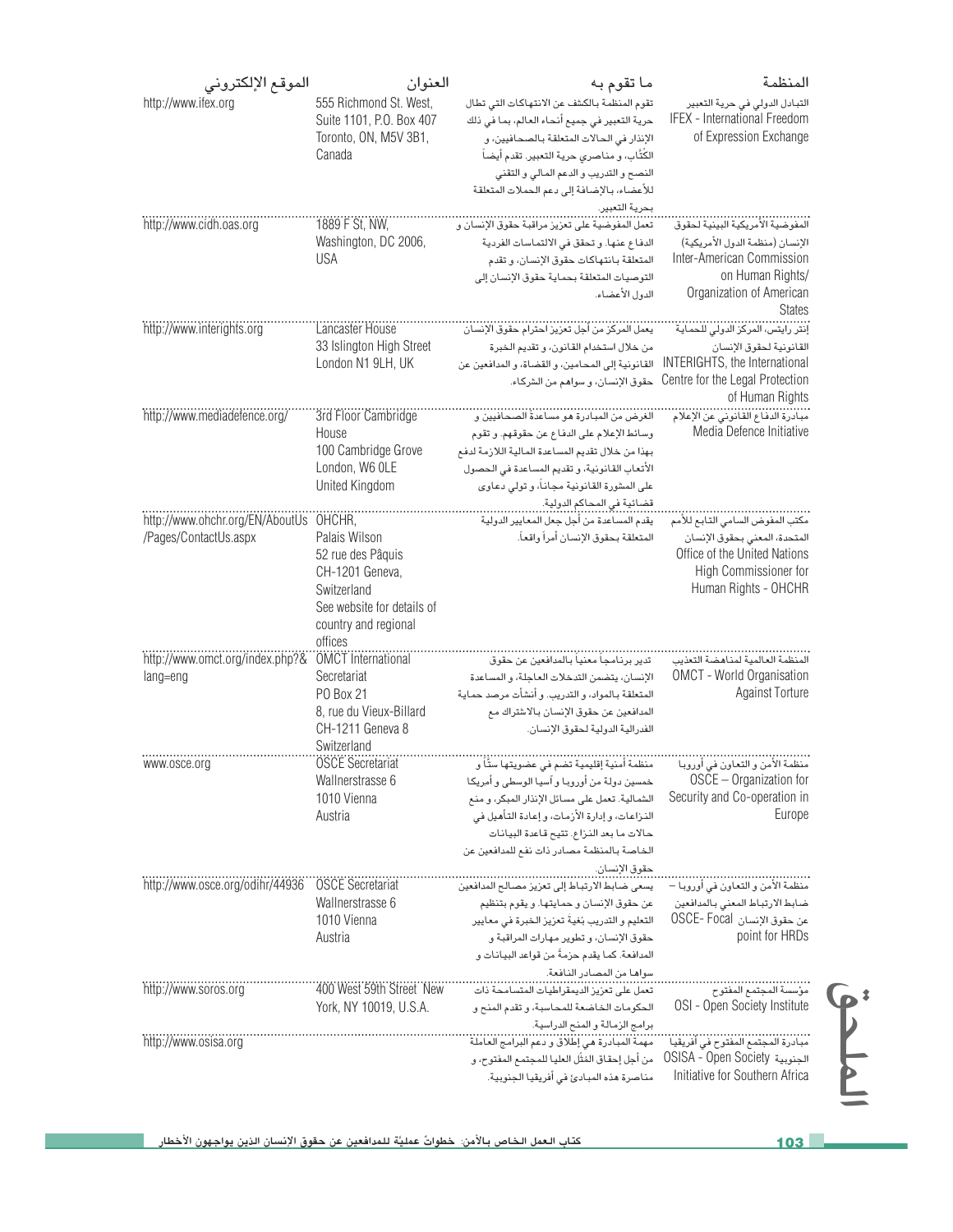| الموقع الإلكتروني                                                    | العنوان                                                                                                                                               | ما تقوم به                                                                                                                                                                                                                                                        | المنظمة                                                                                                                                     |
|----------------------------------------------------------------------|-------------------------------------------------------------------------------------------------------------------------------------------------------|-------------------------------------------------------------------------------------------------------------------------------------------------------------------------------------------------------------------------------------------------------------------|---------------------------------------------------------------------------------------------------------------------------------------------|
| http://www.osiwa.org/                                                |                                                                                                                                                       | تقوم بأعمال المناصرة و تقديم المنح في غرب<br>أفريقيا.                                                                                                                                                                                                             | مبادرة المجتمع المفتوح فى غرب<br>OSIWA - Open Society أفريقيا                                                                               |
| http://www.soros.org/initiatives/<br>osiea                           |                                                                                                                                                       | تعمل المبادرة على تعزيز المشاركة العامة في<br>الحكم الديمقراطي، وسيادة القانون، وحماية<br>حقوق الإنسان؛ من خلال تقديم المنح، و تطوير<br>البرامج، و تقريب قـادة و جمـاعـات المجتمـع المدني                                                                         | Initiative for West Africa<br>OSIEA - Open Society أفريقيا<br>Initiative for East Africa                                                    |
| http://www.peacebrigades.org/                                        |                                                                                                                                                       | المتباينة بعضها من بعض.<br>تقدم المرافقة لأغراض الحماية إلى المدافعين عن<br>حقوق الإنسان والمجتمعات المهددة بالعنف<br>السياسي (نفَّذت هذا البرنامج، حتى تموز/ يوليو<br>من عام ألفين و أحد عشر في كولومبيا، و                                                      | فرق السلام الدولية Peace<br>Brigades International/PBI                                                                                      |
| http://www.protectioninternational 11 Rue de la Linière,<br>$.$ org/ | B1060 Brussels, Belgium                                                                                                                               | تقوم المصلحة بتحريك المجتمع المحلي و المجتمع<br>الدولي من أجل حماية المدافعين عن حقوق<br>الإنسان و توفير التدريب و الأدوات لهم. توجد<br>مكاتب الحماية التابعة للمصلحة في عدد من<br>البلدان – اطلع على الموقع الإلكتروني.                                          | <br>مصلحة الحماية الدولية<br>Protection International                                                                                       |
| http://www.redhac.org/                                               | Région du Littoral, Ville de<br>Douala, Ancienne Rue<br>Makumba, Immeuble Lux<br>Optique 2e Etage- Face<br>Auto Ecole Jojo, Cameroun                  | حماية المدافعين عن حقوق الإنسان في أفريقيا<br>الوسطى.                                                                                                                                                                                                             | شبكة المدافعين عن حقوق الإنسان<br>في أفريقيا الوسطى ,REDHAC<br>Network of Human Rights<br>Defenders in Central Africa                       |
| www.rsf.org                                                          | Reporters sans frontières<br>47 rue vivienne 75002<br>Paris - France                                                                                  | تدافع المنظمة عن الصحافيين و العاملين في<br>قطاع الإعلام ممن يواجهون السجن أو الملاحقة<br>لقيامهم بعملهم، و تعمل على كشف التعذيب و<br>إساءة المعاملة، وتحارب الرقابة، وتقدم العون                                                                                 | مراسلون بلا حدود<br><b>Reporters Without Borders</b>                                                                                        |
| http://scholarsatrisk.nyu.edu                                        | Scholars at Risk Network,<br>c/o New York University,<br>194 Mercer St, New York,<br>New York 10012, USA                                              | .<br>دارسون يواجهون المخاطر Scholars   دارسون يواجهون المخاطر شبكةٌ دولية من<br>المنظمات والأفراد الذين يعملون من أجل تعزيز<br>الحريات الأكاديمية، والدفاع عن الحقوق<br>الإنسانية للدارسين في جميع أنحاء العالم.                                                  | at Risk                                                                                                                                     |
| http://www.safhr.org/                                                |                                                                                                                                                       | العاملين في حقوق الإنسان فرصةً لفضح<br>الانتهاكات. ويقوم بتنظيم الحوار الإقليمي، و<br>إجراء الأبحاث، ونشر المطبوعات، كما ينظم<br>حملات المناصرة.                                                                                                                  | South Asia Forum for Human<br>Rights/ SAFHR                                                                                                 |
| http://www.seapabkk.org/                                             | No.115 Thakolsuk Place<br>Unit 3B Terddamri Rd.<br>Dusit 10300 Bangkok,<br>Thailand                                                                   | التعبير فى جنوب شرق آسيا، بما فى ذلك الإنذار<br>العاجل.                                                                                                                                                                                                           | Southeast Asia Press<br>Alliance - SEAPA                                                                                                    |
| http://www2.ohchr.org/english/<br>issues/defenders/index.htm         | Office of the United Nations<br>High Commissioner for<br>Human Rights (OHCHR)<br>Palais Wilson<br>52 rue des Pâquis<br>CH-1201 Geneva,<br>Switzerland | مهمة المقرر حماية المدافعين أنفسهم و حماية<br>حقهم في الدفاع عن حقوق الإنسان, و تتضمن<br>مسؤولياته القيام بالزيارات، وتنظيم ورشات<br>العمل، وإصدار المطبوعات ذات الصلة.                                                                                           | مقرر الأمم المتحدة الخاص المعنى<br>بوضع المدافعين عن حقوق الإنسان<br>UN Special Rapporteur on the<br>situation of human rights<br>defenders |
| http://www.rorypecktrust.org/                                        | The Rory Peck Trust<br>2 Grosvenor Gardens,<br>London SW1W ODH, UK                                                                                    | يقدم الصندوق الدعم إلى جامعي الأنباء المستقلين<br>و عائلاتهم. و يموِّل التدريب في السياقات التي<br>تتسم بمعاداة هؤلاء العاملين، و يقدم الدعم العملي<br>المباشر إلى العاملين المستقلين ممن هم في حاجة<br>إليه، و إلى عائلات من قُتلوا منهم أثناء تأديتهم<br>عملهم. | Trust                                                                                                                                       |
| http://www.caucasusnetwork.org/                                      |                                                                                                                                                       | تسعى الشبكة إلى تيسير إيجاد بيئة أكثر أمناً<br>للمدافعين عن حقوق الإنسان في جنوب القوقاز<br>على النحو الذي يمكنهم من تأدية عملهم، وإلى<br>تقوية أصواتهم في المنطقة و على الصعيد الدولي.                                                                           | شبكة المدافعين عن حقوق الإنسان<br>في جنوب القوقاز South<br>Caucasian Network for Human<br><b>Rights Defenders</b>                           |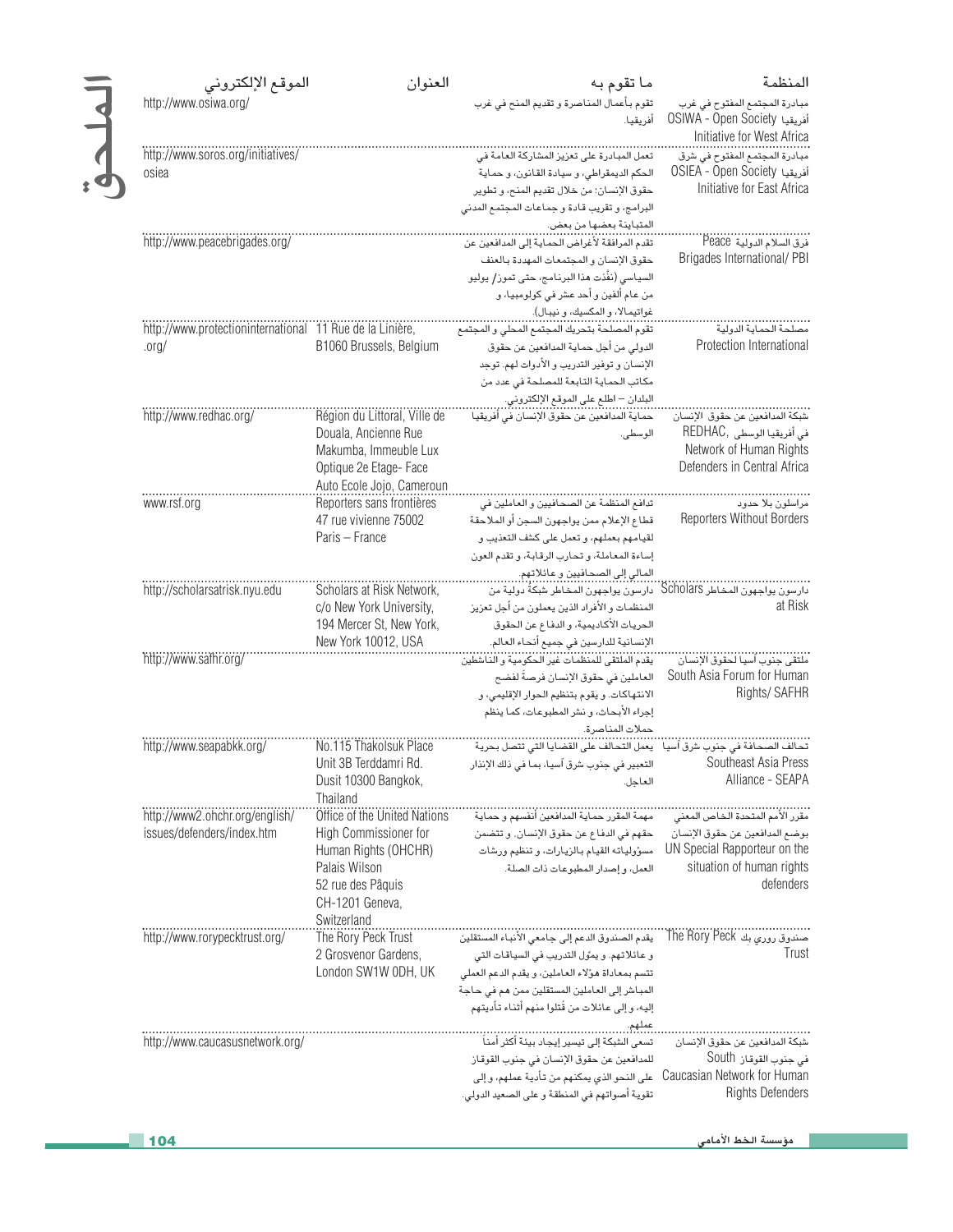| الموقع الإلكتروني<br>http://www.usaid.gov                   | العنوان<br><b>Information Center</b>                                                                     | ما تقوم به<br>تقدم المساعدة المالية من أجل توسيع الديمقراطية،                           | المنظمة<br>وكالة الولايات المتحدة للتنمية                   |
|-------------------------------------------------------------|----------------------------------------------------------------------------------------------------------|-----------------------------------------------------------------------------------------|-------------------------------------------------------------|
|                                                             | U.S. Agency for<br>International Development<br>Ronald Reagan Building<br>Washington, D.C.<br>20523-1000 | في الوقت الذي فيه تعمل من أجل تحسين حياة<br>المواطنين في العالم النامي.                 | الدولية USAID                                               |
|                                                             |                                                                                                          |                                                                                         | النساء                                                      |
| http://www.arabwomensfund.org/                              |                                                                                                          | يقدم الصندوق الدعم والتمويل إلى المنظمات<br>النسوية العاملة من أجل حقوق النساء في الشرق | صندوق النساء العربيات (الشرق<br>الأوسط و شمال أفريقيا) Arab |
|                                                             |                                                                                                          | الأوسط و شمال أفريقيا.                                                                  | Women's Fund/ MENA                                          |
| http://www.apwld.org/                                       |                                                                                                          | يعمل الملتقى من أجل تمكين النساء في الإقليم من                                          |                                                             |
|                                                             |                                                                                                          | استخدام القانون بوصفه أداةً للتغيير، و العدالة، و                                       | القانون و التنمية Asia-Pacific                              |
|                                                             |                                                                                                          | التنمية. ويستخدم الملتقى الأبحاث، والتدريب، و                                           | Forum on Women, Law and                                     |
|                                                             |                                                                                                          | المدافَعة من أجل تقوية الحقوق الإنسانية للنساء.                                         | Development/ APWLD                                          |
| http://www.awid.org/                                        |                                                                                                          | تتخذ الجمعية المبادرات الاستراتيجية الرامية إلى                                         |                                                             |
|                                                             |                                                                                                          | تعزيز حقوق النساء و المساواة بين الجنسين في                                             | AWID - Association for                                      |
|                                                             |                                                                                                          | العالم أجمع.                                                                            | Women's Rights in                                           |
|                                                             |                                                                                                          |                                                                                         | Development                                                 |
| http://www.globalfundforwomen.org Global Fund for Women     |                                                                                                          | يدافع عن الحقوق الإنسانية للنساء ويناصرها من                                            | الصندوق العالمي للنساء Global                               |
|                                                             | 222 Sutter Street, Suite                                                                                 | خلال تقديم المنح لدعم الجماعات النسائية في                                              | Fund For Women                                              |
|                                                             | 500, San Francisco, CA                                                                                   | مختلف أنحاء العالم.                                                                     |                                                             |
|                                                             | 94108, USA                                                                                               |                                                                                         |                                                             |
| http://www1.umn.edu/humanrts/                               |                                                                                                          | تهتم الرابطة ببناء القدرات و دعمها – سواءً أكان                                         | المراقبة الدولية لحقوق النساء و                             |
| iwraw/index.html and                                        |                                                                                                          | ذلك في أوساط المنظمات غير الحكومية أم لدى                                               | المراقبة الدولية لحقوق النساء فى                            |
| http://www.iwraw-ap.org/                                    |                                                                                                          | هيئات المعاهدات الدولية - لتميكنها من استخدام                                           | آسيا و الباسيفيكي International                             |
|                                                             |                                                                                                          | نظام المعاهدات الدولية بشكل كامل كأداة أساسية                                           | Women's Rights Watch and                                    |
|                                                             |                                                                                                          | للمحاسبة فى القضايا التى تطال الحقوق الإنسانية                                          | International Women's Rights                                |
|                                                             |                                                                                                          | للنساء.                                                                                 | Watch Asia Pacific/ IWRAW -                                 |
|                                                             |                                                                                                          |                                                                                         | AΡ                                                          |
| http://www.justassociates.org/                              |                                                                                                          | تسعى المنظمة إلى بناء التأثير السياسي للنساء، و                                         | منظمة جاس (جَست أسوسييتس):                                  |
|                                                             |                                                                                                          | ضمان تمكنهن من الوصول إلى الموارد، و حماية                                              | تعزيز قوة النساء على أن يتنظَّمن                            |
|                                                             |                                                                                                          | أمنهن و سلامتهن كناشطات.                                                                | بشكل جماعي وإدامتها (تعمل في                                |
|                                                             |                                                                                                          |                                                                                         | أمريكا الوسطى، و أفريقيا الجنوبية، و                        |
|                                                             |                                                                                                          |                                                                                         | جنوب شرق آسيا). -  JASS                                     |
|                                                             |                                                                                                          |                                                                                         | working in Mesoamerica,                                     |
|                                                             |                                                                                                          |                                                                                         | Southern Africa and Southeast                               |
|                                                             |                                                                                                          |                                                                                         | Asia                                                        |
| http://www.defendingwomen-                                  |                                                                                                          |                                                                                         |                                                             |
| defendingrights.org/                                        |                                                                                                          | المدافعات عن حقوق الإنسان.                                                              | الانسان<br>Women Human Rights                               |
|                                                             |                                                                                                          |                                                                                         | Defenders International                                     |
|                                                             |                                                                                                          |                                                                                         | Coalition                                                   |
| http://www.urgentactionfund.org/i 3100 Arapahoe Ave., Suite |                                                                                                          | مهمة الصندوق هي حماية المدافعات عن حقوق                                                 | صندوق التحرك العاجل من أجل                                  |
| ndex.php?id=51                                              | 201, Boulder, Colorado                                                                                   | الإنسان وتقويتهن وإدامة عملهن في الأوقات                                                | الحقوق الإنسانية للنساء Urgent                              |
|                                                             | 80303 USA                                                                                                | العصيبة.                                                                                | Action Fund for Women's                                     |
|                                                             |                                                                                                          |                                                                                         | Human Rights                                                |
| www.urgentactionfund-africa.or.ke Urgent Action Fund-Africa |                                                                                                          | يقيم الصندوق صِلاتِ بين النشاطات التي تقوم بها                                          | صندوق التحرك العاجل – أفريقيا                               |
|                                                             | CVS Plaza, 2nd Floor                                                                                     | النساء و بين المصادر التي يحتجن إليها، من أجل                                           | Urgent Action Fund - Africa                                 |
|                                                             | Lenana Road, Kilimani                                                                                    | الاستجابة إلى ظروف الصراع، و الاستفادة من                                               |                                                             |
|                                                             | P.O. Box 53841-00200,                                                                                    | الفرص التى من شأنها تعزيز الحقوق الإنسانية                                              |                                                             |
|                                                             | Nairobi. Kenya.                                                                                          | للنساء.                                                                                 |                                                             |
| http://www.wluml.org                                        |                                                                                                          |                                                                                         |                                                             |
|                                                             |                                                                                                          | يتم توجيه حياتهن أو التحكم فيها من قبل القوانين                                         | Women Living Under                                          |
|                                                             |                                                                                                          | و الأعراف التي يُقال إن لها أصلاً في الإسلام. و                                         | Muslim Laws                                                 |
|                                                             |                                                                                                          | تسعى المنظمة إلى تقوية النساء في نضالهن                                                 |                                                             |
|                                                             |                                                                                                          | الفردي أو الجماعي من أجل حقوقهن و من أجل                                                |                                                             |
|                                                             |                                                                                                          | المساواة، وبخاصة في المجتمعات الإسلامية.                                                |                                                             |
|                                                             |                                                                                                          |                                                                                         |                                                             |
|                                                             |                                                                                                          |                                                                                         |                                                             |
|                                                             |                                                                                                          |                                                                                         |                                                             |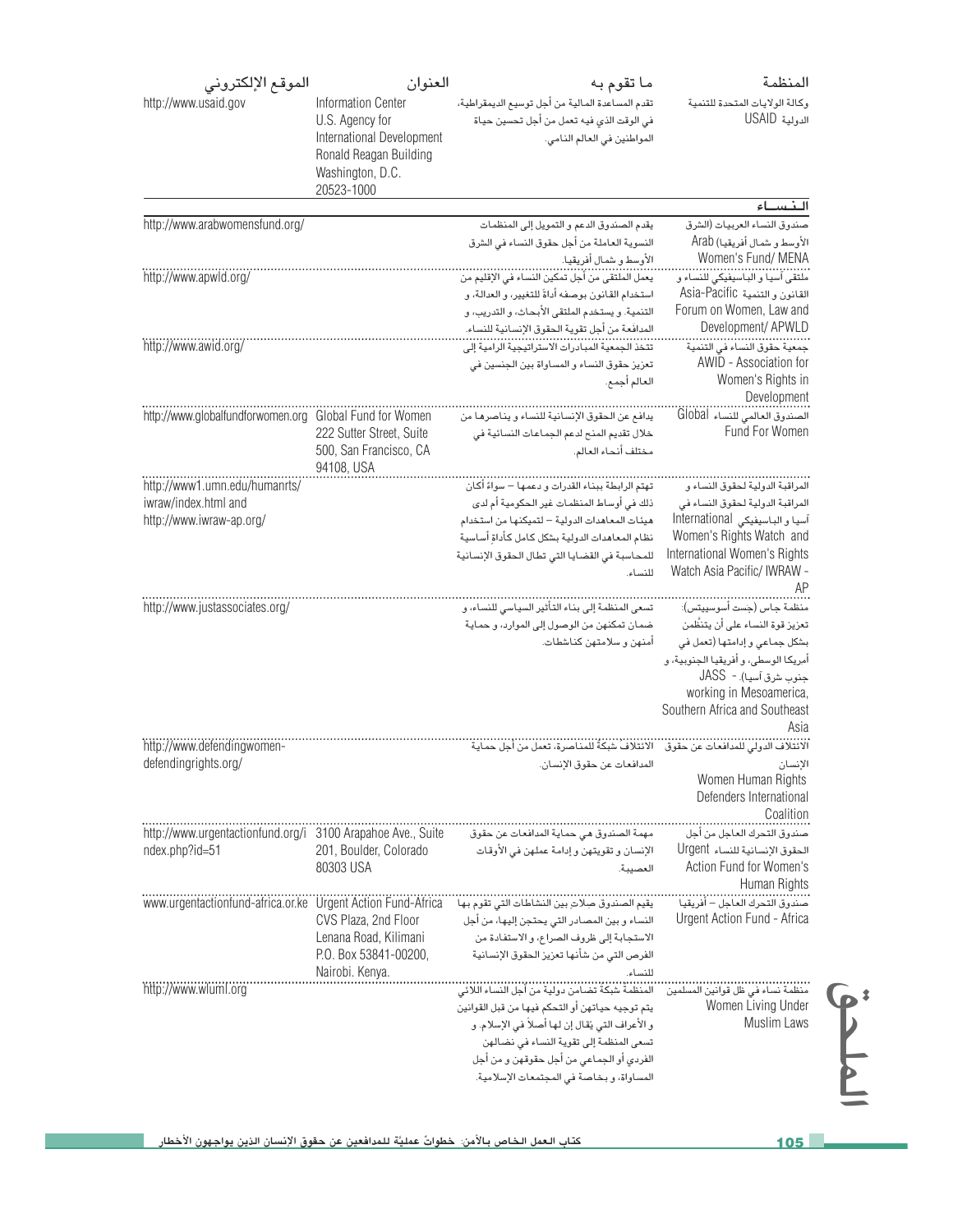المنظمة

العنوان

الملحق

## الأفراد المثليون من النوعين، و مزدوجو التوجه<br>الجنسي، و متحولو الجنس، و ثنائيُّو الجنس

ما تقوم به

| http://www.arc-international.net                     |                             | تقوم المنظمة بتيسير التخطيط الاستراتيجي في        | منظمة آرك الدولية ARC               |
|------------------------------------------------------|-----------------------------|---------------------------------------------------|-------------------------------------|
|                                                      |                             | الشؤون المتعلقة بالأفراد المثليين من النوعين، و   | International                       |
|                                                      |                             | مزدوجى التوجه الجنسى، و متحولى                    |                                     |
|                                                      |                             | الجنس، و ثنائيّي الجنس؛ على الصعيد الدولي، و      |                                     |
|                                                      |                             | بتقوية الشبكات الدولية، و تعزيز إمكانية الوصول    |                                     |
|                                                      |                             | إلى الآليات التي تقدمها الأمم المتحدة، بالإضافة   |                                     |
|                                                      |                             | إلى تقوية قدرات الأفراد المثليين من النوعين، و    |                                     |
|                                                      |                             | مزدوجي التوجه الجنسي، و متحولي الجنس، و           |                                     |
|                                                      |                             | ثنائيي الجنس.                                     |                                     |
| www.astraeafoundation.org                            | Astraea Lesbian             |                                                   |                                     |
|                                                      | Foundation For Justice      | قبل النساء المثليات، وكذلك إلى المنظمات المعنية   | الساعيات إلى العدالة ASTRAEA        |
|                                                      | 116 East 16th Street, 7th   | بحقوق الأفراد المثليين من النوعين، و مزدوجي       |                                     |
|                                                      | Floor, New York, NY 10003   | التوجه الجنسى، و متحولى                           |                                     |
|                                                      |                             | الجنس، و ثنائيي الجنس؛ و المنظمات التقدُّمية.     |                                     |
| http://cal.org.za/                                   |                             | يعمل الائتلاف من أجل تحويل أفريقيا إلى مكان       |                                     |
|                                                      |                             | حيث تحظى النساء المثليات جميعاً بكامل الحقوق      | Coalition of African Lesbians       |
|                                                      |                             | الانسانية.                                        |                                     |
| http://www.iglhrc.org                                | <b>IGLHRC</b>               | مهمة المفوضية إقامة علاقات الشراكة مع             |                                     |
|                                                      | 80 Maiden Lane, Suite       | المنظمات غير الحكومية في العالم، و مناصرة         | للأشخاص المثليين من النوعين         |
|                                                      | 1505                        | إنهاء القوانين و السياسات و الممارسات التي        | International Gay and Lesbian       |
|                                                      | New York, NY 10038          | تتضمن التمييز ضد الأشخاص المثليين، و دعم          | Human Rights Commission             |
|                                                      |                             | القوانين والسياسات والممارسات المضادة             | (IGLHRC)                            |
|                                                      |                             | للتمييز                                           |                                     |
| http://www.ilga-europe.org/                          | ILGA-Europe                 | تمثل الجمعية أعضـاءهـا، و هـم بـشكل أسـاسى من     | الجمعية الدولية للأفراد المثليين من |
|                                                      | rue Belliard straat 12      | المنظمات العاملة في مجال حقوق الأفراد المثليين    | الذوعين، و مزدوجي التوجه الجنسي،    |
|                                                      | Brussels B-1040             | من النوعين، و مزدوجي التوجه الجنسي، و             | و متحولی                            |
|                                                      | Belgium                     | متحولي الجنس، و ثنـائيي الـجنس في أوروبـا.        | الجنس، و ثنائيي الجنس. (أوروبا)     |
|                                                      |                             |                                                   | International Lesbian, Gay,         |
|                                                      |                             |                                                   | Bisexual, Trans and Intersex        |
|                                                      |                             |                                                   | Association (ILGA). Europe          |
|                                                      |                             |                                                   | برامج الزمالة و المنح الدراسية      |
| http://www.york.ac.uk/inst/cahr/                     | Centre for Applied Human    | يقدم برنامج الزمالة لغرض الحماية لدى جامعة        | برنامج زمالة يورك                   |
| defenders/index.html                                 | Rights, University of York, | يورك إلى المدافعين عن حقوق الإنسان الفرصة         | York Fellowship                     |
|                                                      | Heslington, York, UK.       | لقضاء بعض الوقت بعيداً عن البيئات العسيرة، و أن   |                                     |
|                                                      | Y010 5DD                    | يستفيدوا في الوقت نفسه من المصادر التعليمية       |                                     |
|                                                      |                             | المصممة لزيادة فعاليتهم و قدرتهم على التأثير      |                                     |
|                                                      |                             | في السياسات و الممارسات في بلدانهم.               |                                     |
| http://www.colby.edu/academics_ 4000 Mayflower Hill, |                             | يقدم برنامج زمالة أوك فرصة لأحد العاملين          | برنامج زمالة أوك                    |
| cs/goldfarb/oak/                                     | Waterville, ME 04901        | البارزين في مجال حقوق الإنسان على الصعيد          | Oak Fellowship                      |
|                                                      |                             | الدولي للابتعاد لفترة عن خط الجبهة. و يتيح هذا    |                                     |
|                                                      |                             | للزميل وقتاً للراحة، و التأمل، و إجراء الأبحاث، و |                                     |
|                                                      |                             | الكتاىة.                                          |                                     |
| http://www.scholarrescuefund.org Scholar Rescue Fund |                             | يقدم صندوق إنقاذ الدارسين برامج زمالة تمنح        | برامج زمالة إنقاذ الداسين           |
| /pages/about-us.php                                  | Institute of International  | ملاذاً مؤقتاً في الجامعات و الكليات في أي مكان    | Scholar Rescue Fund                 |
|                                                      | Education                   | في العالم إلى الباحثين المرموقين ممن تتعرض        | Fellowships                         |
|                                                      | 809 United Nations Plaza    | حياتهم و عملهم إلى التهديد في بلدانهم.            |                                     |
|                                                      | New York, New York          |                                                   |                                     |
|                                                      | 10017-3580, USA             |                                                   |                                     |
| http://www.tfd.org.tw/english/                       | No.4, Alley 17, Lane 147,   | برامج دولية للزملاء الزائرين، للعاملين من ذوي     | برنامج زمالة مؤسسة تايوان           |
| fellowships.php                                      | Sec. 3, Sinyi Rd., Taipei   | الخبرة فى مجال الديمقراطية وحقوق الإنسان،         | Taiwan Foundation للديمقراطية       |
|                                                      | 106, Taiwan                 | بالإضافة إلى برامج زمالة أخرى.                    | for Democracy Fellowship            |
|                                                      |                             |                                                   |                                     |